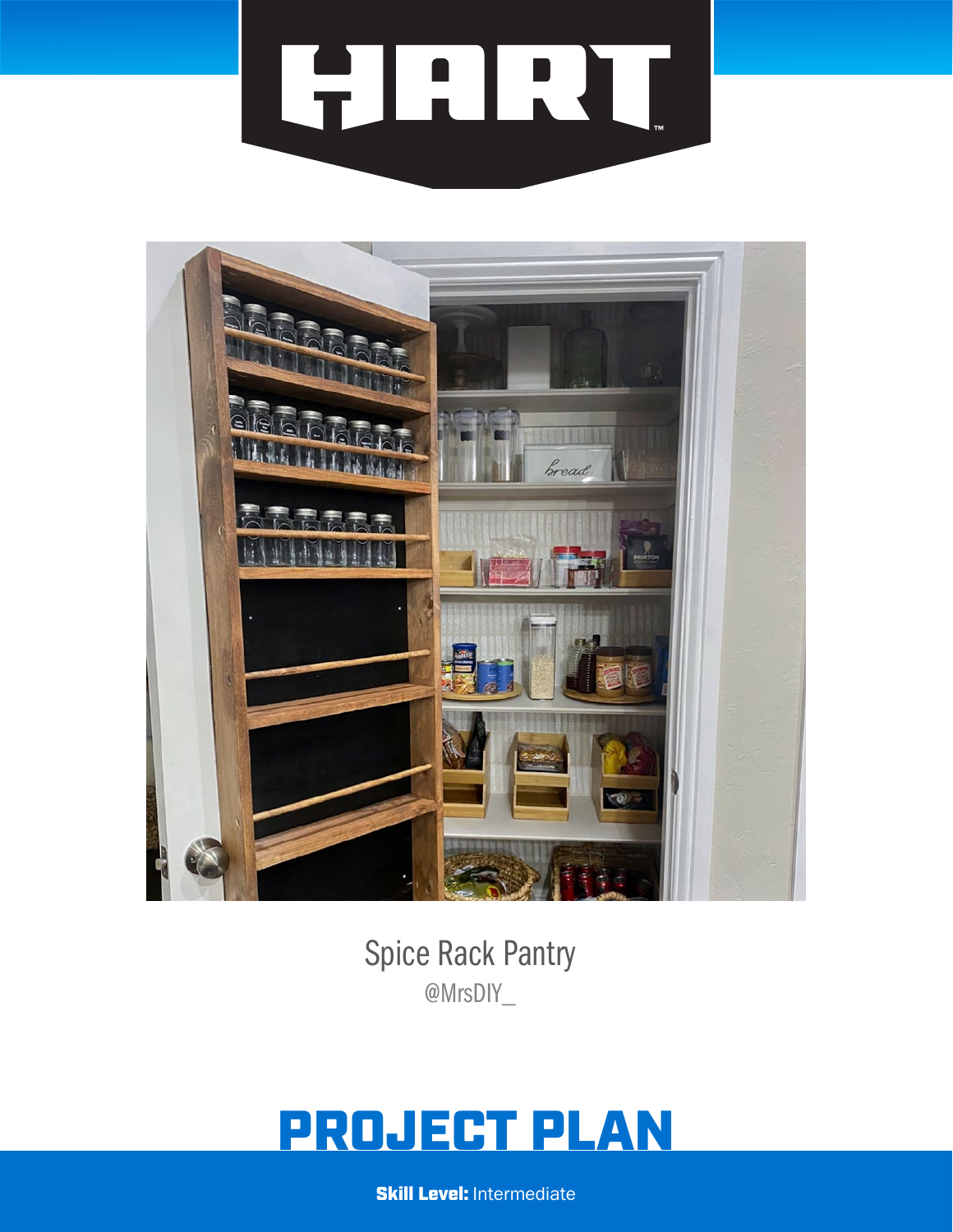### HART

# **Materials**

| <b>Item</b>                             | <b>Oty</b> |  |
|-----------------------------------------|------------|--|
| $1 \times 4 \times 6'$                  | 4          |  |
| 56" x 18" x 14"                         | 1          |  |
| $\frac{1}{2}$ " x 48"                   | 4          |  |
| Brad Nails 2 1/4"                       |            |  |
| Kreg Jig Screws $1 \frac{1}{4}$ "       |            |  |
| <b>Hollow Door Anchor and Screw Set</b> |            |  |
| Wood Glue                               |            |  |
| Wood Stain and Paint                    |            |  |
|                                         |            |  |

# Lumber Cut List

| Board*                 | <b>Description</b>           | <b>Cut to</b> | <b>Otv</b> |
|------------------------|------------------------------|---------------|------------|
| $1 \times 4 \times 6'$ | Pine                         | 56"           |            |
| $1 \times 4 \times 6'$ | Pine                         | 16.5"         |            |
|                        | 56"x 18"x 1/4" Luann plywood | 56" x 18"     | 1          |
| $\frac{1}{2}$ " x 48"  | Dowel Rods                   | 18"           |            |

# Tools Used



ALSO NEEDED: Clamps, Drill Bits, Hole Jig, Brad Nailer

Battery Tip: A 4.0 Ah battery is recommended to be paired with high amp draw tools for maximum efficiency.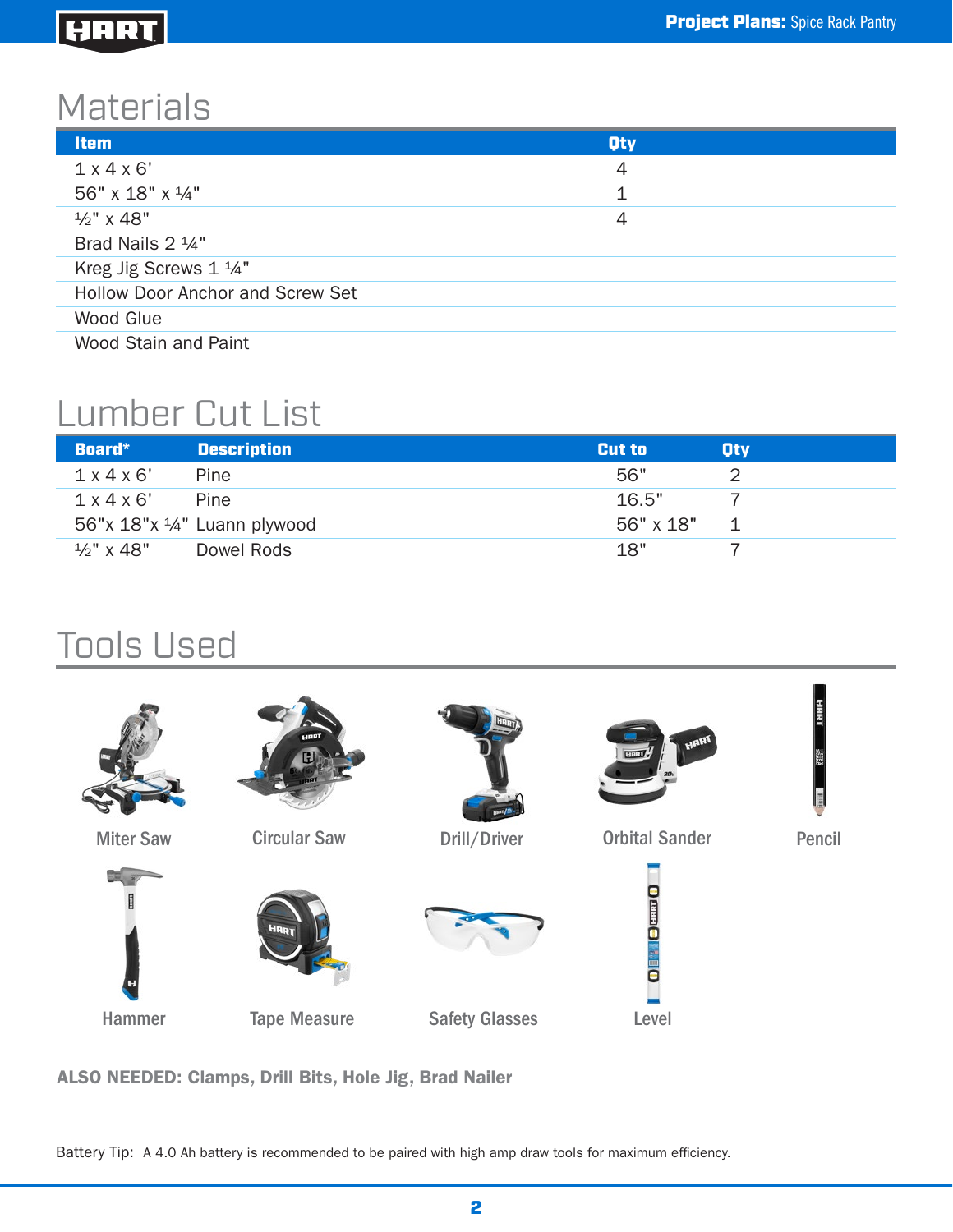### HART

# Assembly Instructions

# Step 1

Using the miter saw, make all cuts to the 1x4x6 boards – be sure to wear safety glasses!



# Step 2

Using the Kreg Jig, make pocket holes to both ends (same sides) of the 16.5" boards.



# Step 3

Determine where you want each shelf to be – I put mine at 6", 6", 6", 10", 10". Then, determine where the dowel rods should go – I put mine 2.5 inches from the top of each shelf.

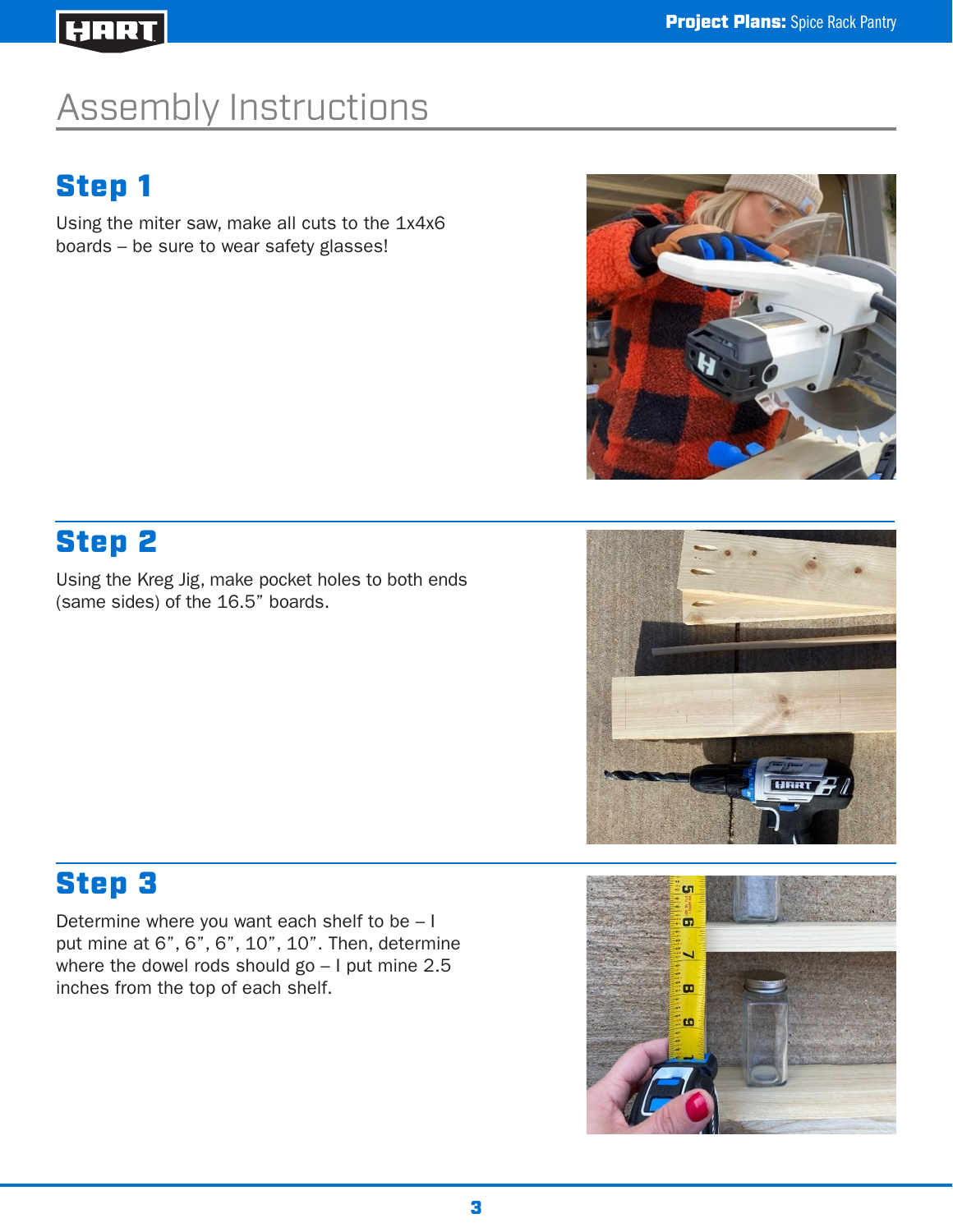#### **Project Plans:** Spice Rack Pantry

### HART

# Step 4

Using the drill driver and ½ "drill bit, drill holes for dowel rods on each of the 56" boards



### Step 5

Assemble the shelves to the 56" boards using pocket hole screws and the impact drill – also be sure to use wood glue between each piece.



# Step 6

Use the orbital sander and 220 grit sand paper to sand the entire piece. Then, use your favorite color stain to stain the entire rack.